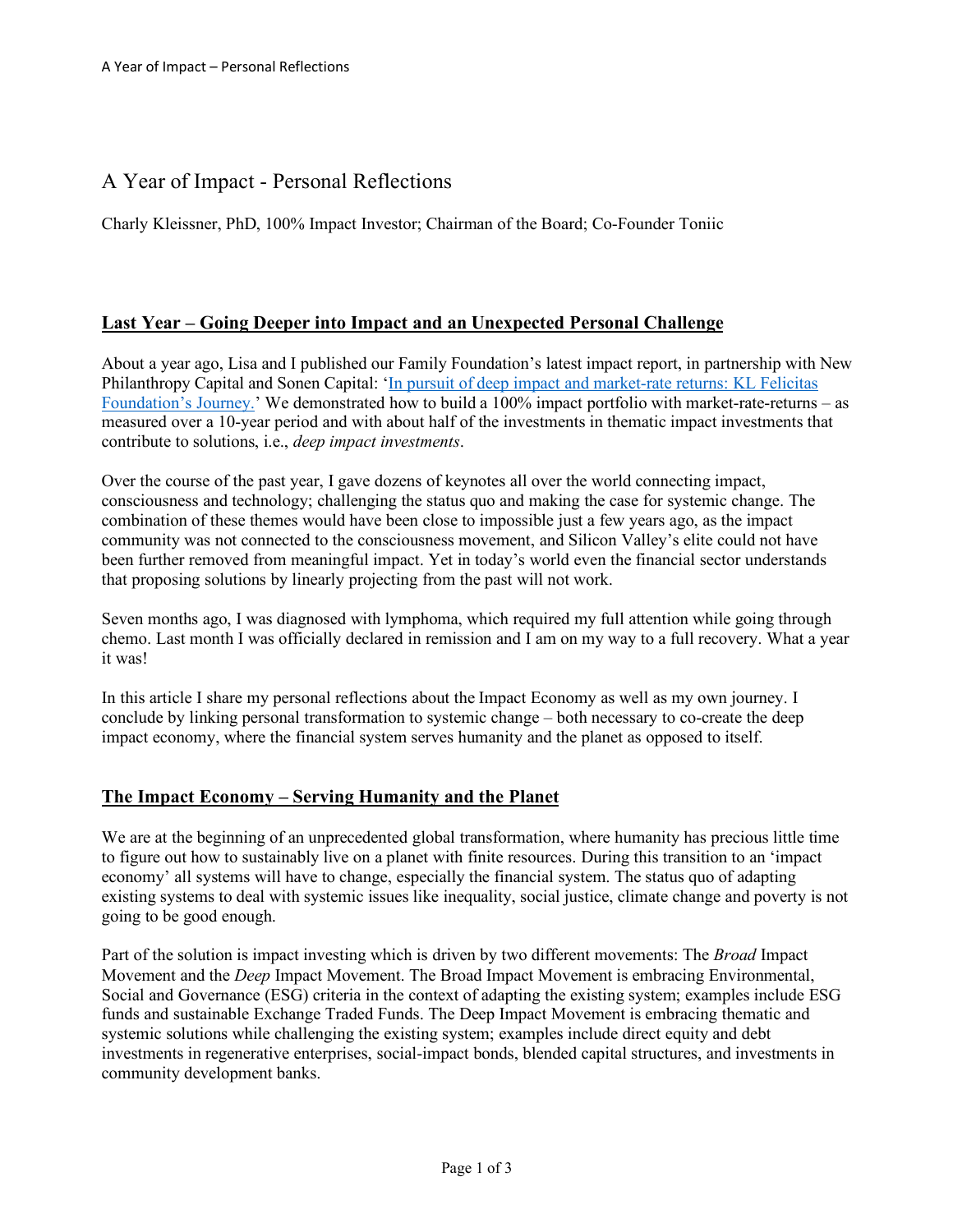These two movements are complimentary: Today, most 100% impact portfolios that want to maximize their impact, and have significant liquidity constraints as well as a targeted financial return, need to invest in both broad and deep impact investments. Public equities and public debt lend themselves better to broad impact, and private and structured debt as well as private equity and real assets lend themselves better to deep impact.

The broad impact movement is growing fast. I don't expect its leaders (e.g., institutional capital) to challenge their existing business models. They are caught in the 'innovators dilemma.' They will continue to maximize their income capacity without a real desire to challenge the systemic causes. This is not because they are bad, but because the market for deep impact is still tiny, and because of real or perceived systemic constraints like the current interpretation of fiduciary responsibility, or the attachment to social constructs like market rate returns and its associated benchmarks. There is no benchmark for alleviating poverty for the base of the pyramid; and nobody knows the market-rate return for providing health care services for the poorest of the poor.

There is no silver-bullet to usher in the era of deep impact. And we have not invented the theory of deep impact yet, which needs to fully integrate impact risk  $\&$  return with financial risk  $\&$  appropriate return, even though Toniic's T100 project and KL Felicitas Foundation's latest impact report are steps in the right direction.

Many practitioners are working on relevant topics that together will eventually lead to systemic change: democratization of deep impact investing, new term sheets, new fund structures, new investment vehicles, and blended capital approaches; impact management methodologies, open source data-sets, and radical transparency that will enable researchers to develop machine learning algorithms for deep impact. And the inclusion and engagement of beneficiaries in everything we do.

Deep impact investors, who have dedicated 100% of their assets to impact, cannot decouple their values from their investments. They see their portfolios as an expression of who they are. When asked about what comes first, their impact investments or their personal engagement, the answer is both. Let me share how my recent personal journey has influenced my impact life.

## **My Personal Journey – How I dealt with an Unexpected Challenge**

My journey over the past few months was dominated by dealing with lymphoma. My task was to create wellness, not just to treat illness. Statistics are important, but they are just statistics. They do not determine any individual case, including mine! There is no type of cancer that does not have some rate of survival. The question for me was: What can I do to get on the right side of these statistics? I went at it with a warrior's attitude: I was determined to live each day to the very best of my ability. And I chose to live my life to the very fullest, focusing on possibilities, not problems.

My intentions were set on hope and healing, detached from the outcomes. Even though my cancer temporarily weakened my body, it permanently strengthened my spirit and soul. I have been able to actively cultivate inner peace, serenity, a quiet confidence and a more grateful and joyful way of living. I am very grateful for that and for all the support from family and friends, without which I could not have healed.

I believe that the impact of my life is a direct reflection of my inner state of being; that my life is the ultimate expression of who I am; and that creating myself is the most creative act I will ever undertake. It is therefore